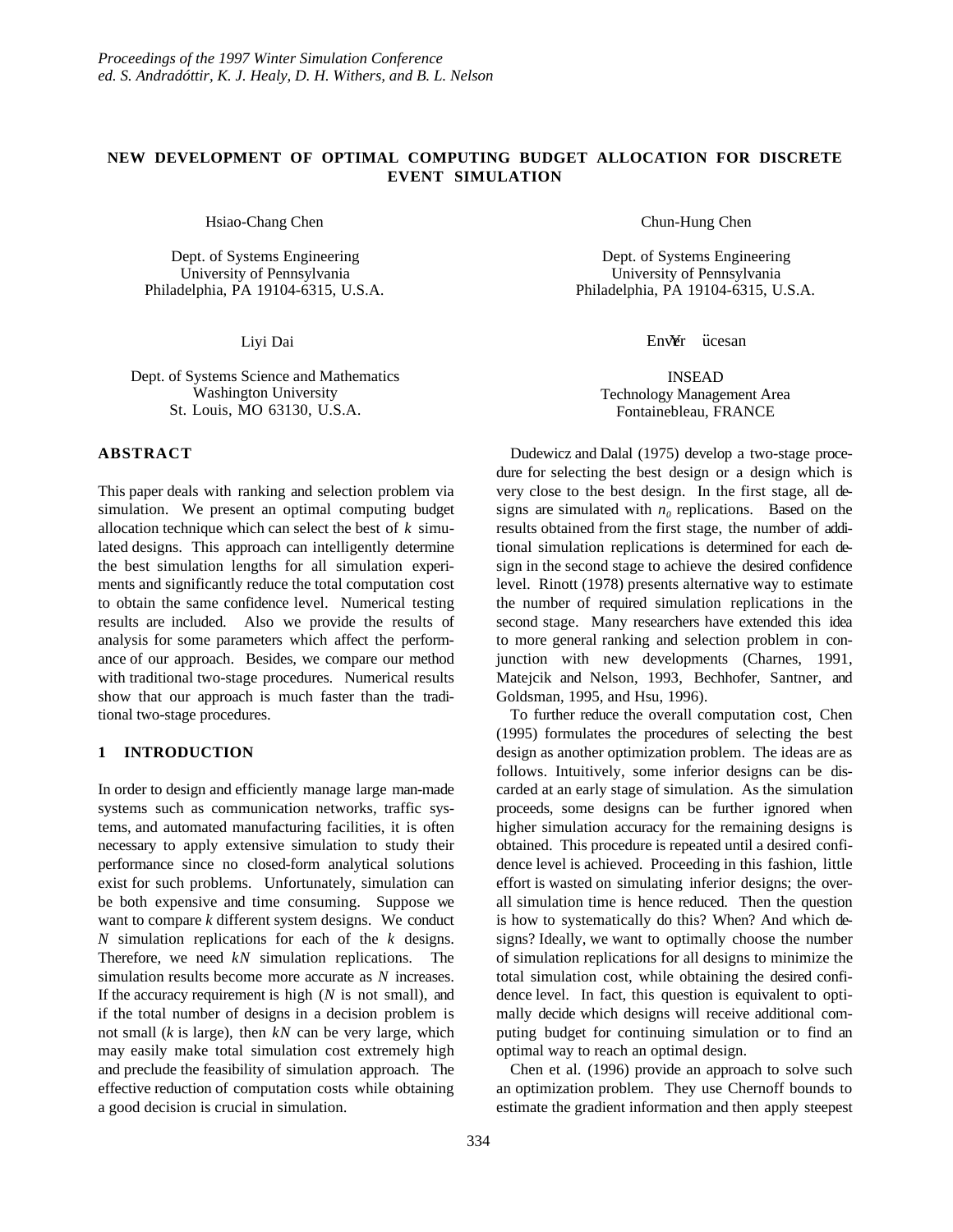descent method to solve this optimization problem. While this approach can effectively solve the optimal computing budget allocation problem, the complexity of In this paper, we present another simple way of estimating gradient information. From numerical results we observe that the performance of this new approach is even better than that in Chen et al. (1996). Additionally, we compare our approach with the traditional two-stage procedures by conducting a numerical experiment. Numerical results show that our approach is more than ten times faster than the two-stage procedures.

Since our approach is based on the Bayesian model presented in Chen (1995), we will give an overview of that model for selecting the best design in the next Section. In Section 3, we define the "optimal computing budget allocation" problem and propose a sequential approach. We also demonstrate the numerical testing in a simple example. Section 4 discusses two crucial factors, initial simulation length and one-time incremental computing budget. Section 5 gives a brief review of traditional two-stage procedure and compares our method with the two-stage procedure. Section 6 concludes this paper.

### **2 PROBLEM FORMULATION AND CON-FIDENCE LEVEL QUANTIFICATION**

Suppose that our goal is to select a design associated with the smallest mean performance measure among *k* designs with unknown variances that are not necessarily equal. Further assume that the computing budget is limited and the number of designs is large. Denote

- $k$  : the total number of designs,
- $X_{ii}$ : the *j* th *i.i.d.* sample of the performance measure from design *i*,
- $N_i$ : the number of simulation replications for design *i*,
- $\overline{\mu}_i$  : the sample mean for design *i*,  $\overline{\mu}_i = \frac{1}{N_i} \sum_{j=1}^{N_i} X_{ij}$  $\sum^{N_i} X_{_{ij}}$  ,
- $\mu_i$ : the mean performance measure;  $\mu_i = E(X_{ii})$ ,
- $\sigma^2$ : the variance for design *i*.

When *N*'s are large,  $\overline{\mu}$  can be a good approximation for  $\mu_i$ , since, according to the law of large numbers,  $P{\{\overline{\mu}_i \to \mu_i\}} \to 1$ , as  $N_i \to \infty$ . Batch means method (Schmeiser 1982) can be used if the simulation samples from any design are not independent. Given the fact that we can conduct only a finite number of simulation replications,  $\overline{\mu}_i$  is simply an approximation to  $\mu_i$ . Using the approximation results to select the best design we have to access the probability of *correct selection* (without loss of generality, we consider minimization problems in this paper; thus, the "best" design means the design with the smallest  $\mu_i$ ). *Correct selection* can be

Chernoff bounds becomes a major obstacle to include some second-order optimization techniques, such as Newton's method, to achieve a faster convergence rate. defined as a design with the smallest sample performance measure which is actually the best design. In the remainder of this paper, let "CS" denote "correct selection"

There exists a large literature on selecting the best design. Goldsman and Nelson (1994) provide an excellent survey on current approaches (e.g., Goldsman, Nelson, and Schmeiser, 1991, Gupta and Panchapakesan, 1979, and Law and Kelton, 1991) to estimating simulation confidence level. In addition, Bechhofer, Santner, and Goldsman (1995) give a systematic and more detailed discussion on this issue. These approaches are mainly suitable for problems having a small number of designs (e.g. Goldsman and Nelson (1994) suggest 2 to 20 designs). However, for real-life problems, the number of designs can easily grow extremely large. Chen (1996) provides an effective way to quantify confidence level when the number of designs is large. From Chen (1996) we have

*P*{CS}  $=$ *P*{ a design with the smallest sample mean performance is really the best design}

$$
=\prod_{\substack{i=1\\i\neq b}}^k P\{\hat{\mu}_b < \hat{\mu}_i\} = APCS\tag{1}
$$

where index *b* designates the design having the smallest sample mean performance and  $\mu$ <sub>i</sub> is the posterior distribution which consists of information from both prior distribution and the samples  $\{X_{ij}, j = 1, 2, ..., N_i\}$ . Under the assumption of normality,

$$
\hat{\mu}_i \sim N(\frac{1}{N_i} \sum_{j=1}^{N_i} X_{ij}, \frac{\sigma_i^2}{N_i})
$$
 for  $i = 1, 2, ..., k$ .

We refer to this lower bound of the correct selection probability as the Approximate Probability of Correct Selection (*APCS*) While *P*{CS} is very difficult to obtain, *APCS* can be computed easily. We will use *APCS* to approximate *P*{CS}. Numerical testing in Chen (1996) shows that it can provide reasonably good approximation. Furthermore, the sensitivity information of the confidence level with respect to simulation replications can be easily obtained when the approach in Chen (1996) is applied, which provide the basis to determine the allocation of the computing budget in this paper.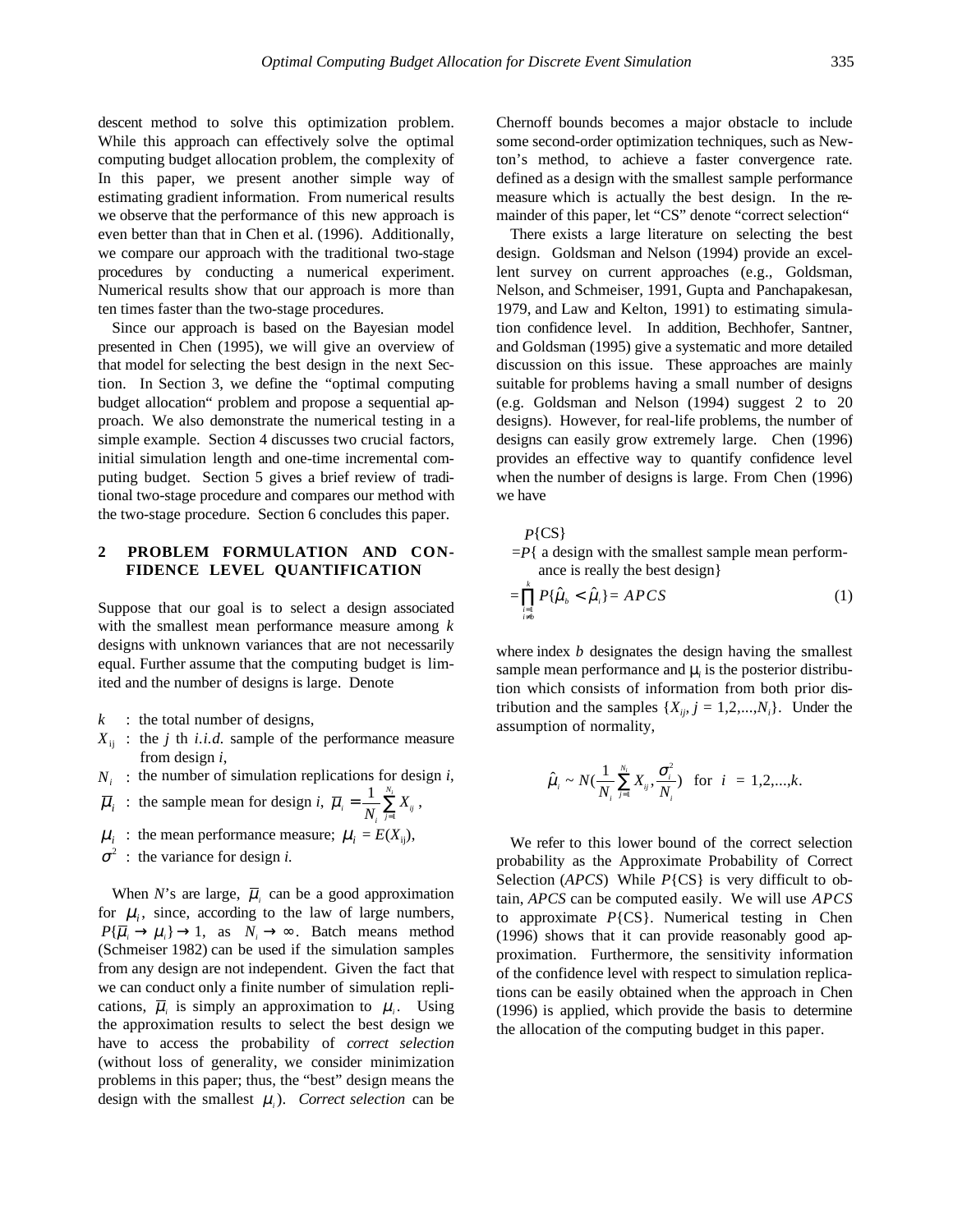### **3 GRADIENT APPROACH FOR OPTIMAL COMPUTING BUDGET ALLOCATION**

We wish to minimize the total computation cost while obtaining a desired confidence level in selecting the best system out of *k* competing designs. If simulations are performed on a sequential computer, the computation cost can be approximated by  $N_1 + N_2 + L + N_k$ . Ideally we want

$$
\min(N_1 + N_2 + \mathbb{L} + N_k) \text{s.t. } APCS \ge P^* \tag{2}
$$

where  $P^*$  is a user-defined confidence level requirement. Note that  $N_1$ ,  $N_2$ ,...,  $N_k$  are integers and  $APCS(N_1)$ ,  $N_2$ ...,  $N_k$ ) can be computed only after exhausting the total simulation budget,  $N_1 + N_2 + L + N_k$ . Solving this problem can be difficult, especially when *k* is extremely large. Since the purpose of solving (2) is to reduce computation cost with a desired confidence level, we should not spend too much effort solving (2) during simulation. Otherwise, the additional cost of solving (2) will overwhelm the benefits of the computing budget allocation. Hence, we need to solve (2) very efficiently, even if this means obtaining a sub-optimal solution. Efficiency is more crucial than optimality in this setting.

We now present a sequential approach to determine the number of simulation replications. Before conducting the simulation, there is neither knowledge about APCS nor an idea about how to allocate budget, therefore all designs are simulated with  $n_0$  replications, and the posterior distribution for design *i* is

$$
N(\frac{1}{n_0}\sum_{j=1}^{n_0}X_{ij},\frac{\sigma_i^2}{n_0})
$$

We use this statistical information to decide on further allocation. In other words, after running  $n_0$  replications for each design, we have a basic idea about each design and can decide which designs are worthy of being allocated more of the computing budget. Furthermore, let  $\Delta_i$  be the additional computing budget allocated to design *i* in each step ( $\Delta$ <sub>*i*</sub> is a non-negative integer). In order to effectively allocate the computing budget for further simulation, it is necessary to know how *APCS* would be affected if further replication ∆*<sup>i</sup>* is added independently to each design *i.* Under a Bayesian model, it is convenient to use the statistical information at  $N<sub>i</sub>$  to estimate *APCS* at  $N_i + \Delta_i$  by using an approximated posterior distribution

$$
N(\frac{1}{N_i}\sum_{j=1}^{N_i}X_{ij},\frac{\sigma_i^2}{N_i+\Delta_i})
$$
 for design *i*

We refer this approximation to *EAPCS* (Estimated Approximate Probability of Correct Selection). We assume that  $\Delta_i$  is not large and  $N_i$  is close to  $N_i + \Delta_i$ ; otherwise *EAPCS* is not a good estimator for *APCS*. Note that  $N_i$  can be replaced by  $n_0$  for each design when posterior distribution is approximated at  $n_0 + \Delta_i$ .

We hope that *APCS* becomes larger as simulation proceeds; we sequentially add computing budget by  $\Delta$ each time until that *APCS* achieves a satisfactory level *P\**. In order to minimize the total computation cost, this budget ∆ should be allocated among designs so as to maximize the *EAPCS*. Thus, at step  $l, l = 1, 2, \ldots$ 

$$
\max_{\Delta_1, \dots, \Delta_k'} \text{EAPCS}(N_1^i + \Delta_1^i, N_2^i + \Delta_2^i + \cdots N_k^i + \Delta_k^i)
$$
  
s.t. 
$$
\sum_{i=1}^k \Delta_i^i = \Delta \text{ and } \Delta_i^i \ge 0 \text{ for all } i.
$$
 (3)

We assume the system parameter are continuous so that the gradient method (Luenberger 1984) is applied to approximately solve (3). A major issue for using the gradient method is the estimation of gradient information. Chen et al. (1996) apply Chernoff bounds to estimate the gradient information and provide an effective solution to (3). However, the complexity of Chernoff bounds becomes a major obstacle for applying some second-order optimization techniques, such as Newton's method, to achieve a faster convergence rate. In this paper, finite differencing, we approximate the gradient using a straightforward formula:

$$
\frac{\partial}{\partial N_i}EAPCS
$$
\n
$$
= \frac{APCS(N_1, N_2, L_1, N_1 + \tau, L_1, N_2) - APCS(N_1, N_2, L_1, N_1, N_2)}{\tau}
$$

where  $\tau$  is a small number. To avoid spending too much time in iteratively finding the solution for (3), we only execute a small number of iterations (e.g. 2 times) when applying the gradient method. In summary, we have the following algorithm:

#### **A Sequential Algorithm for Optimal Computing Budget Allocation (OCBA)**

**Step 0.** PERFORM SIMULATION with  $n_0$  replication for all designs,  $l \leftarrow 0$ ,  $N_1^l = N_2^l = \mathbb{L} = N_k^l = n_0$ .

**Step 1.** If *APCS*( $N_1^{\prime}, N_2^{\prime}, K, N_k^{\prime}$ ) ≥ *P*<sup>\*</sup>, stop, otherwise, go to Step 2.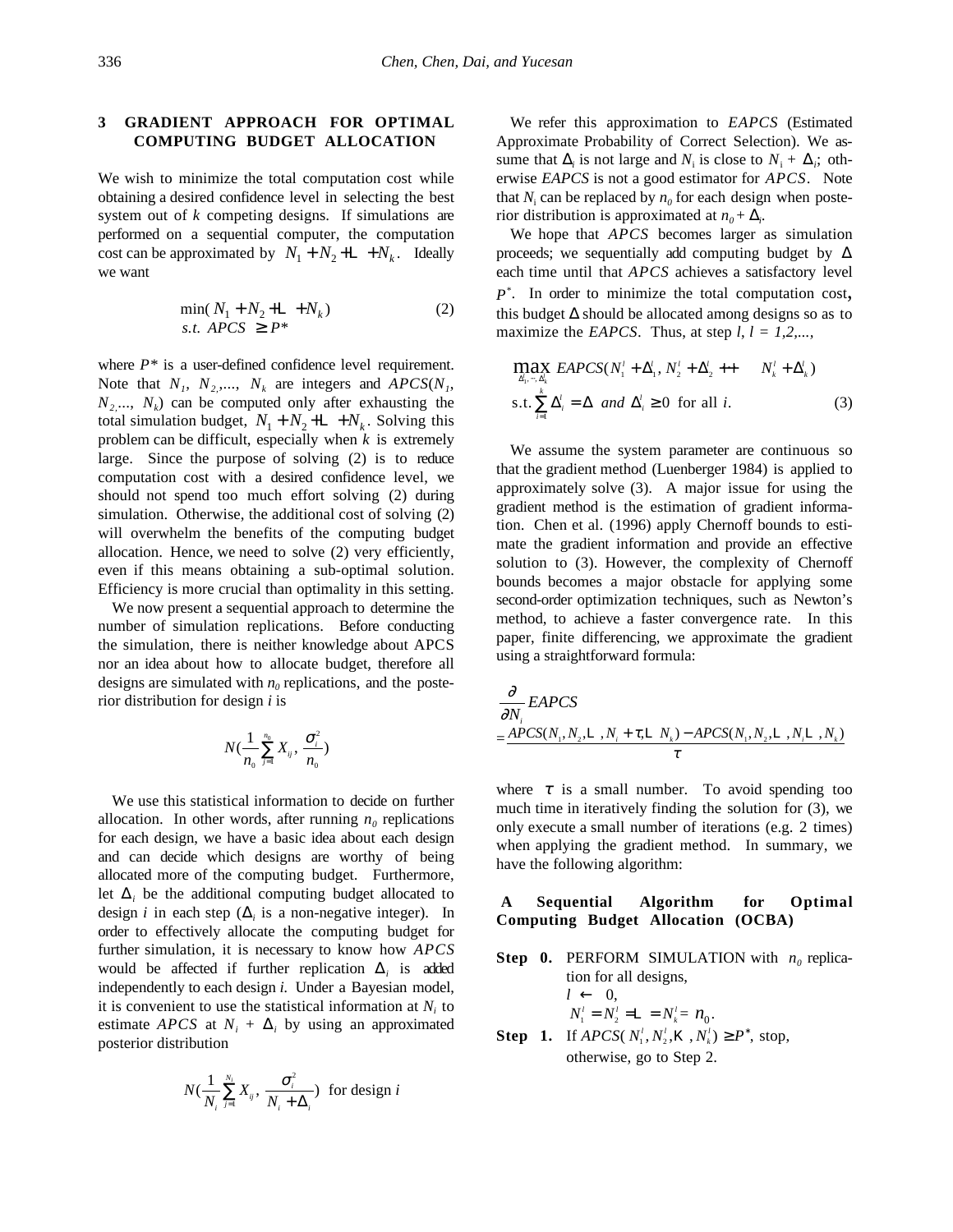#### **Numerical Testing**

To compare the method provided in this paper with our previous approach (Chen et al. 1996), we test a simple  $G/G/I$  queue ( $k = 10$ ). There is one server with uniformly distributed service times and customer interarrival times are also distributed uniformly. In this single-node example, all designs have the same arrival time uniformly distributed over [0.1, 1.9], and service time in design *i* is uniform[0.1,  $1.3 + 0.05i$ ],  $i = 1, 2, ..., 10$ . We want to find a design with minimum average system time for customers served in the first 10 time units (terminating simulation). Obviously, higher service rate results in shorter system time in this example, therefore, design 1 is the true best design. In the numerical experiment, we compare the computation costs and the actual convergence probabilities *P*{CS} for different approaches.

We set  $\Delta = 12$  and  $n_0 = 10$  in this example. To avoid spending too much time in solving (3), we only do two iterations in the gradient method. 10,000 independent experiments are performed so that the average computation cost and *P*{CS} can be estimated. Different confidence level requirements are also tested. Table 1 contains the test results using a Chernoff bound approach (Chen et al. 1996). Table 2 shows the results using the approach presented in this paper.

Table 1. Average total number of simulation replications and *P*{CS} by using Chernoff bounds ( $n_0 = 10$  and  $\Delta =$ 12).

| $P*$ | With Chernoff<br><b>Bounds</b> | P(CS) |
|------|--------------------------------|-------|
| 60%  | 190.15                         | 0.722 |
| 80%  | 352.73                         | 0.89  |
| 90%  | 541.37                         | 0.962 |
| 95%  | 764.58                         | 0.982 |

Table 2. Average total number of simulation replications and *P*{CS} for OCBA application ( $n_0 = 10$  and  $\Delta = 12$ ).

| $\mathbf{p}$ | With OCBA | P(CS) |
|--------------|-----------|-------|
| 60%          | 196.47    | 0.722 |
| 80%          | 344.31    | 0.866 |
| 90%          | 523.64    | 0.963 |
| 95%          | 735.43    | 0.981 |

From Table 1 and Table 2, we observe that the performances of the two approaches are not much different for small  $P^*$  (e.g.,  $\leq$  80%). while the new approach is faster when the confidence level requirement  $P^*$  is high  $(e.g., > 90\%).$ 

#### **4** SELECTION FOR  $n_0$  AND  $\Delta$

To apply our approach, we need to select the initial simulation replication  $n_0$  and one-time increment of computing budget ∆. These two parameters may affect the performance of our approach. In this section we give recommendations for selecting these two parameters, although a good choice can be problem-specific.

#### **Initial Simulation Replication Number** *n<sup>0</sup>*

We test the example presented in Section 3 for different values of  $n_0$ . Figure 1 shows the numerical results with respect to different confidence level requirements *P*<sup>\*</sup>. It is well understood that  $n_0$  can not be too small; otherwise, the estimates of mean and variance may be very poor, resulting in poor computing budget allocationtion. On the other hand, if  $n_0$  is too large, we may waste our computation time to reach a confidence level which is much higher than the desired level. Intuitively such an effect is less significant when  $P^*$  is large.

The computation cost vs.  $n_0$  for different confidence level requirements is shown in Figure 1. From Figure 1, we observe that the computation cost is not sensitive to  $n_0$  when  $P^*$  is greater than 90%. For the cases that  $P^*$ is less than 80%, which is not common in real-life applications, a good choice for  $n_0$  is a number between 10 and 20 based on our empirical experiences.

#### **One-time Incremental Computing Budget** ∆

Again, the selection of  $\Delta$  is problem-specific. Generally speaking, large ∆ may result in wasting computation time to obtain an unnecessarily high confidence level. On the other hand, if  $\Delta$  is too small, we need to solve the budget allocation problem many times, diluting the benefit of this approach. We test the same example for different selections of ∆. To have a fair comparison, instead of comparing the simulation replication numbers, we compare total CPU time, which consists of *simulation time* (the CPU time for simulation only) and *optimization time* (the CPU time to solve budget allocation by applying the gradient method). Figure 2 shows the numerical results with respect to  $P^* = 80\%$ . The optimization time for large  $\Delta$  is much smaller than that for small  $\Delta$ . Conversely, the simulation time for large  $\Delta$  is larger than that for small  $\Delta$ . We observe that a good selection of  $\Delta$  for a 10-designs problem is a number between 15 and 30 based on our empirical experiences.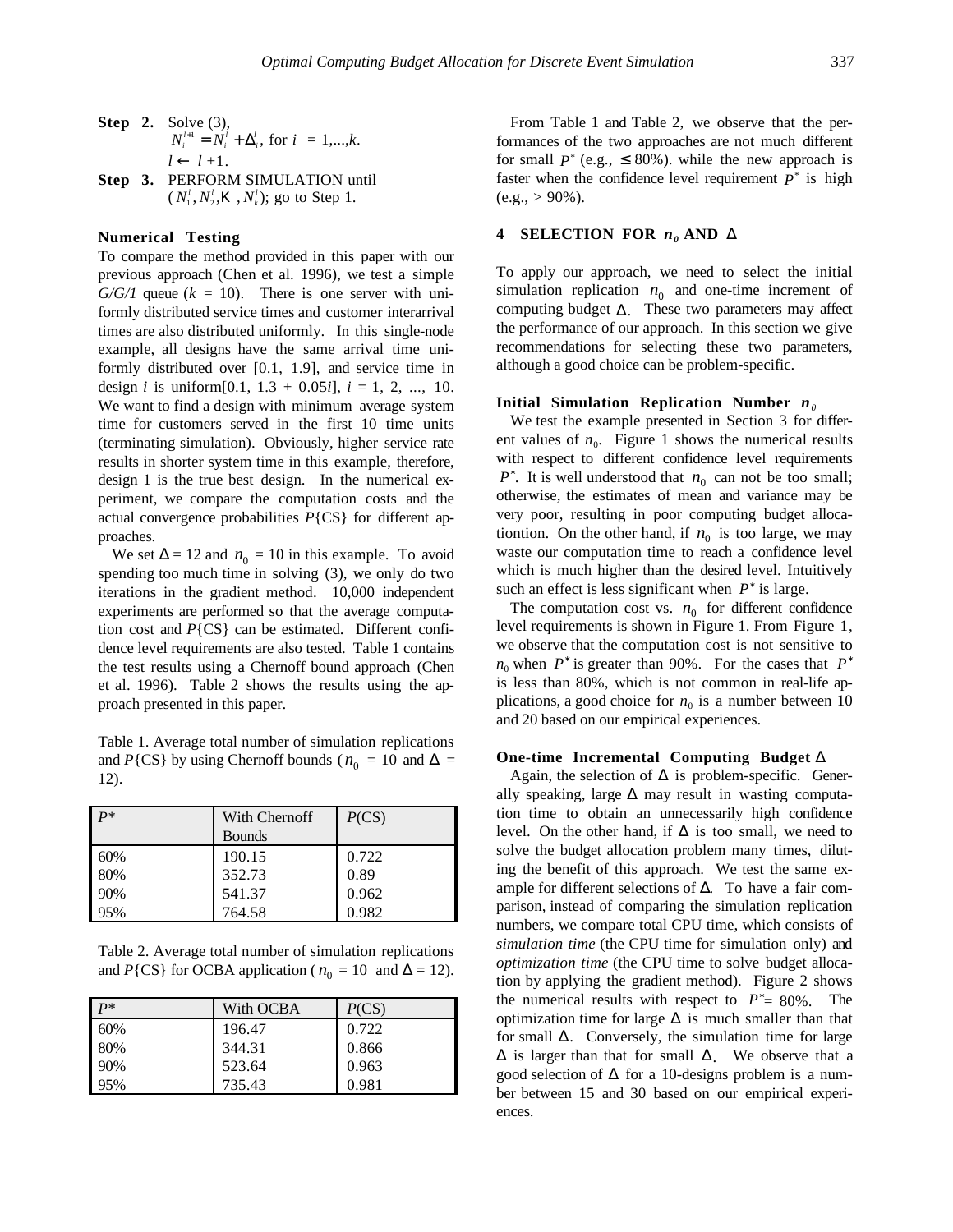#### **5 COMPARISON WITH OTHER METHODS**

In this section we compare our approach with two-stage procedures given by Dudewicz and Dalal (1975) and Rinott (1977) by using the example presented in Section 3. Unlike our Bayesian approach, these two-stage procedures are developed based on classic statistical model. It is convenient to let (1),...,(*k*) denote the unknown indices such that

$$
\mu_{\scriptscriptstyle (1)}\leq \mu_{\scriptscriptstyle (2)}\leq \perp \leq \mu_{\scriptscriptstyle (k)}
$$

The goal in two-stage procedures is the same as ours: to select a design with the smallest mean,  $\mu_{\text{m}}$ . Based on the "indifference-zone" idea we may be willing to choose design (2) if  $\mu_{(1)}$  and  $\mu_{(2)}$  are very close (e.g.  $\mu_{(2)} - \mu_{(1)} \le d^*$ , where  $d^*$  is the indifference-zone). By doing so, the procedure can avoid making a large number of simulation replications to separate small difference. More specifically, we intend to determine the number of simulation replications to ensure

$$
P\{\overline{\mu}_{_{(1)}} < \overline{\mu}_{_{(i)}}, \forall i \neq 1 | \mu_{_{(i)}} - \mu_{_{(1)}} \ge d^* \} \ge P^*
$$

The procedure is as follows. Before performing the simulation we specify three parameters: the confidence level requirement *P*<sup>∗</sup> , the simulation replication in the first stage  $n_0$ , and indifference zone  $d^*$ . Let  $h$  solve Rinott's or Dudewicz's integral given  $P^*$ ,  $n_0$ , and *k* (*h* can also be found from the tables in Wilcox (1984) for Rinott's procedure, and those in Gibbons (1977) for Dudewicz's procedure). In the first stage, all designs are simulated with  $n_0$  replications. Based on the resulting variance estimate obtained from the first stage, we determine how many additional simulation replications for each design should be conducted in the second stage in order to reach the desired confidence level:

$$
N_i = \max(n_0, \lceil (hS_i \mid d^*)^2 \rceil), \text{ for } i = 1, 2, \dots, k.
$$
  
where  $\lceil \bullet \rceil$  is the integer "round-up" function.

Bigger *d*<sup>∗</sup> means larger indifference zone, resulting in lower simulation cost. In our previous testing, we are interested in finding the design with smallest mean  $\mu_{\alpha}$ . To have a fair comparison,  $d^*$  can not be greater than  $\mu_{(2)} - \mu_{(1)}$  which is around 0.059, estimated by using simulation.

Two confidence levels  $P^* = 0.9$ , 0.95 and initial sample replication  $n_0 = 10$  and  $n_0 = 20$  have been tested. In these tests, we have 2 iterations in each sequential optimization step when using OCBA to solve (3) solved. For the case of OCBA we apply one-time incremental computing budget  $\Delta = 12$ . When applying Rinott's and

Dudewicz's procedures, we set the indifference zone  $d^* =$ 0.059 ( $\mu_{(2)} - \mu_{(1)} \le 0.059$ ). In both cases 10,000 independent experiments are run to evaluate the computational efficiency and to estimate the actual convergence probabilities *P*{CS}. The computation cost and *P*{CS} are given in Table 3 and Table 4 corresponding to  $n_0$  = 10 and  $n_0$  = 20, respectively. From Table 3, significant speedup is observed for our method over both two-stage procedures, while the actual convergence probabilities for all approaches are no less than the desired levels. The average speedup is approximately 13.74 times and 12.48 times over the Rinott's and Dudewicz's procedures, respectively, when  $P^* = 95\%$  and  $n_0 = 20$ .

Figures 3 and 4 show the average  $N_i$  for all *i* over the 10,000 experiments using our approach and Rinott's procedure respectively ( $P^* = 90\%$  and  $n_0 = 10$ ). From these two figures, we observe that the budget allocation using our approach is quite different from that using Rinott's procedure. Two-stage procedures determine the number of simulation replications for all designs using only the information of sample variances. The information on their sample means is not utilized. On the other hand, our approach exploits the information of both sample means and variances, achieving much faster performance.

Table 3. Average total number of simulation runs and the probability of correct selection as  $n_0 = 10$ .

|            | 10<br>$n_o =$ |       |              |       |  |
|------------|---------------|-------|--------------|-------|--|
|            | $P^* = 90\%$  | P(CS) | $P^* = 95\%$ | P(CS) |  |
| OCBA       | 523.64        | 0.962 | 755.23       | 0.989 |  |
| Dudewicz's | 8059.97       | 0.984 | 11023.2      | 0.995 |  |
| Speedup    | 15.39         |       | 14.6         |       |  |
| Rinott's   | 9479.37       | 0.986 | 12646.2      | 0.995 |  |
| Speedup    | 18.1          |       | 16.5         |       |  |

Table 4. Average total number of simulation runs and the probability of correct selection as  $n_0 = 20$ .

|             | 20<br>$n_0 =$ |       |              |          |
|-------------|---------------|-------|--------------|----------|
|             | $P^* = 90\%$  | P(CS) | $P^* = 95\%$ | $P$ (CS) |
| <b>OCBA</b> | 557.64        | 0.974 | 738.6        | 0.989    |
| Dudewicz's  | 6832.02       | 0.975 | 9152.33      | 0.989    |
| Speedup     | 12.25         |       | 12.48        |          |
| Rinott's    | 7978.62       | 0.99  | 10150.56     | 0.995    |
| Speedup     | 14.31         |       | 13.74        |          |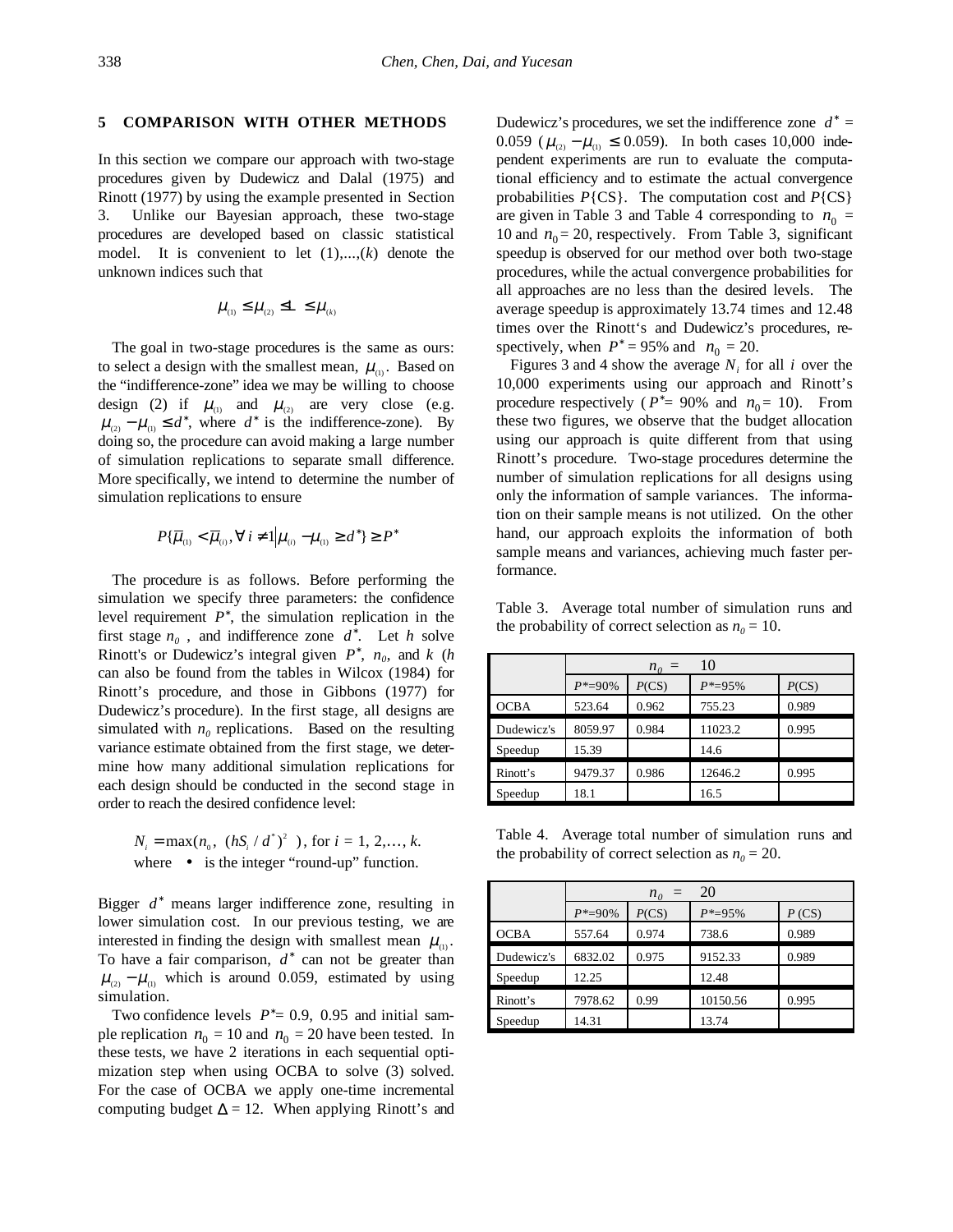In this paper we present an optimal computing budget allocation technique that can select the best of *k* simulated designs. We also compare our approach with traditional two-stage procedures by conducting a numerical experiment. Preliminary numerical testing shows that our approach is more than ten times faster than two-stage procedures. Further testing and analysis of our approach is under way. Also the development of a more efficient budget allocation technique which utilizes methods with higher convergence rate, like Newton's method, is one of our research topics.



The initial simulation replication number

Figure 1. Average total simulation replications vs.  $n_0$  for different  $P^*$  as OCBA applied (2 iterations). The results are based on an average over 10,000 replicates ( $\Delta$  =12).



Figure 2. The total CPU time vs.  $\Delta$  for  $P^*$ =80% and  $n_0 = 10$  when OCBA is applied (2 iterations) The results are based on an average over 10,000 replicates (total CPU time = simulation time + optimization time).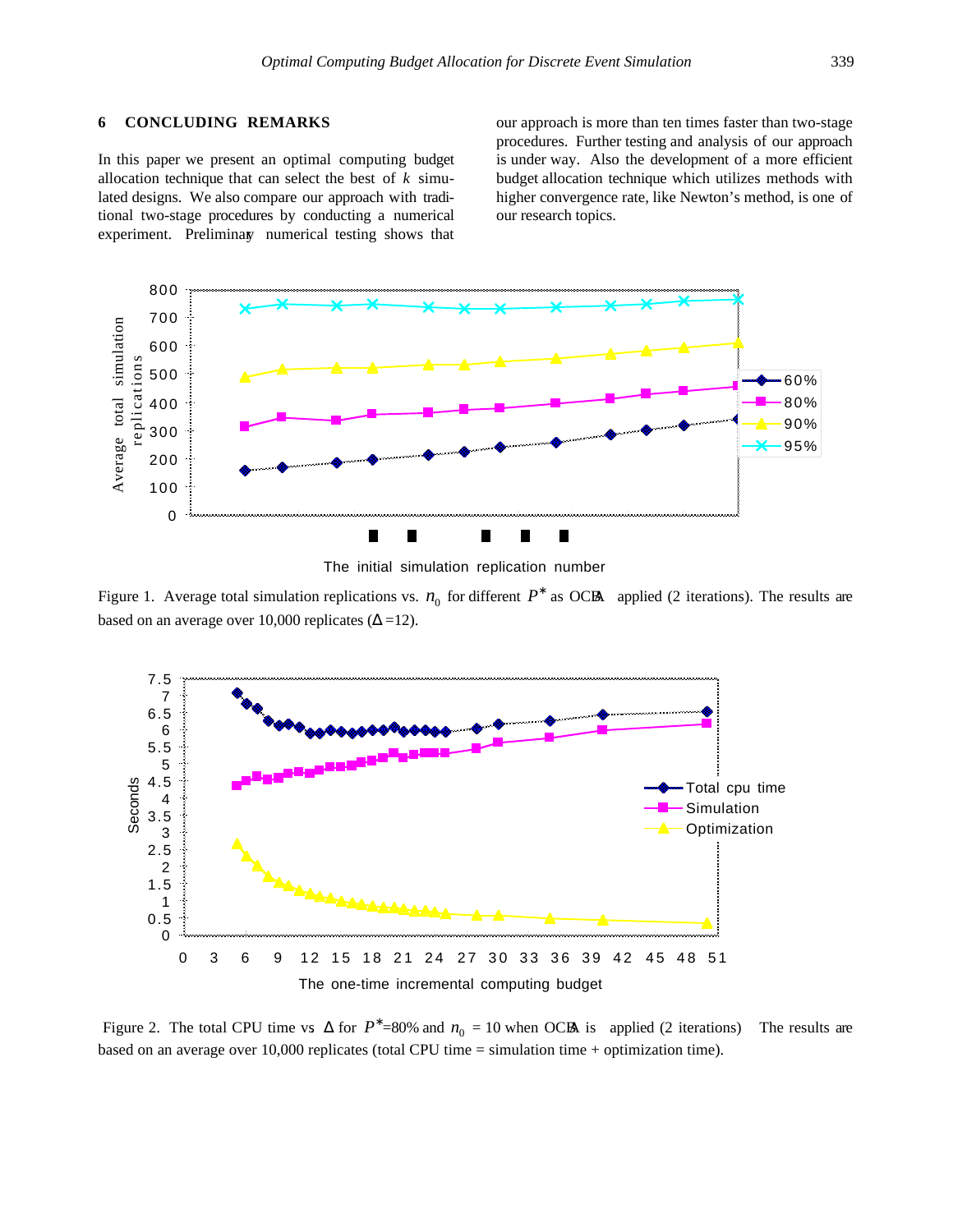

Figure 3. Computing budget allocation are determined by OCBA when  $P^* = 0.90$ , and  $n_0 = 10$  (system 1 is the best design).



Figure 4. Computing budget allocation determined by in Rinott's procedure when  $P^*$ =0.90, and  $n_0$ =10 (design 1 is the best design).

# **ACKNOWLEDGMENTS**

This work was supported in part by the National Science Foundation under grant No. ECS-962479.

## **REFERENCES**

Bechofer R. E., Santner, T. J., and Goldsman, D. M. 1995. *Design and Analysis of Experiments for Statistical Selection, Screening, and Multiple Comparisons.* John Wiley & Sons, Inc.